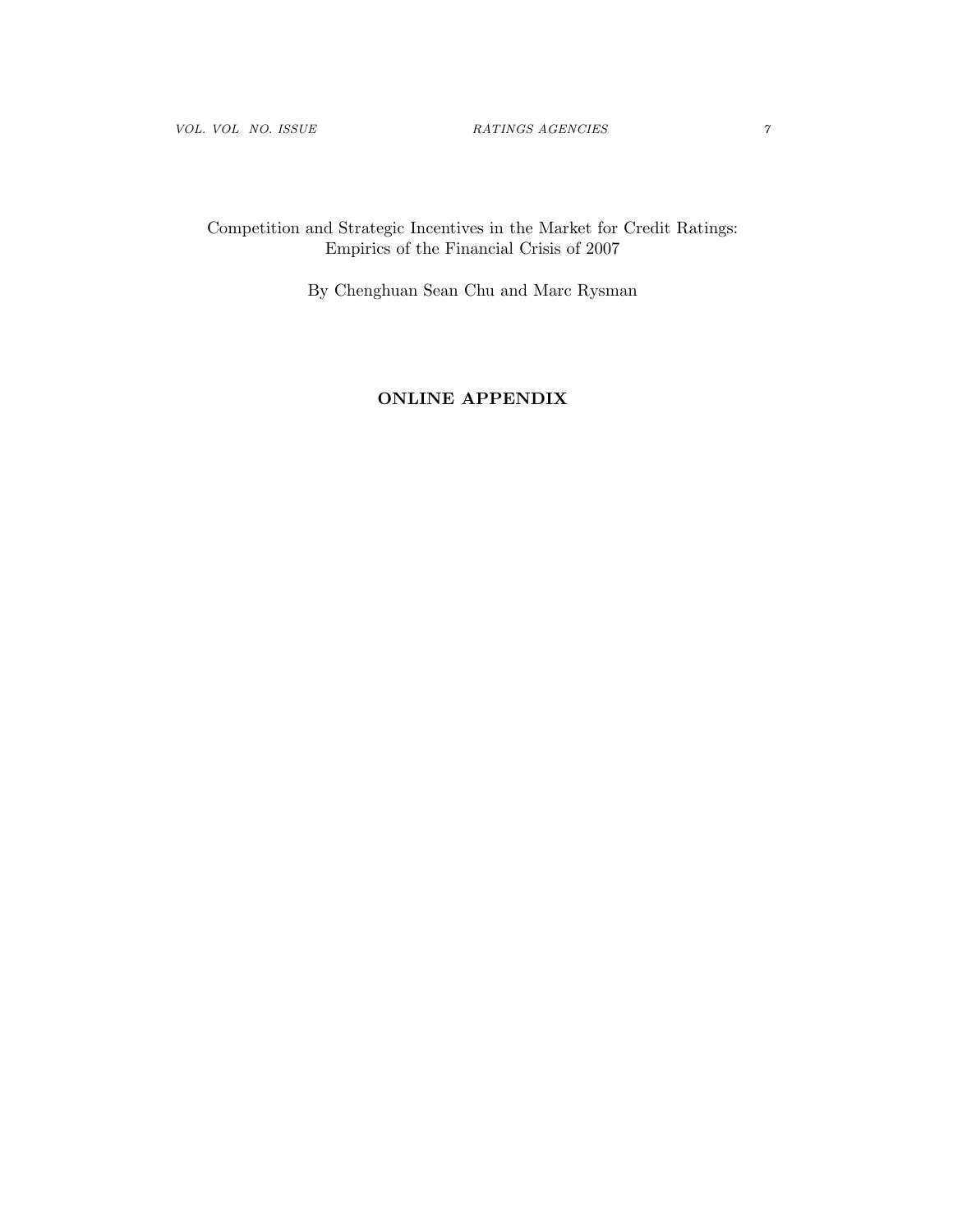## APPENDIX C Alternative specification with shadow ratings specifying subordinate securities

The baseline model in the main text assumes that bidders' "shadow rating" specifies the subordination amount for the AAA security, based on the salience of this figure as an institutional feature of CMBS. In this appendix, we consider an alternative assumption under which the shadow rating stipulates subordination amounts for all of the securities, both AAA and non-AAA.

For tractability, we make an assumption that allows us to continue regarding bids as one-dimensional (as in the baseline case). Namely, we assume that the loss distribution on the pool principal is drawn from a stochastically ordered family of distributions (assumed to be common knowledge). A "bid" can be thought of as the bidder's assertion about the specific distribution of losses, with the stochasticordering assumption allowing bids to be ranked along a single dimension.

As in the baseline case, in order for the model to be identified, we must normalize the scaling of the bids to something observable. For this purpose, we define a measure of how favorably an entire deal is rated overall—the weighted-average "rating-implied yield spread" (WARIS). Let  $\zeta_r$  be the proportion of securities rated *r*. For a set of ratings 1 *...R*:

$$
WARIS = \sum_{r}^{R} \zeta_r \cdot RIS_r,
$$

The constant *RIS<sup>r</sup>* proxies for the level of risk associated with rating *r*. Following Efing and Hau (2015), we define  $RIS<sub>r</sub>$  to be the fixed effect associated with rating *r* in a regression of observed bond yields at issuance on various deal- and security characteristics.<sup>35</sup> We take as given that a lower WARIS is more favorable to the issuer—conceptually, a lower WARIS implies a lower cost of funding due to lower yields that must be paid to investors.

Consider the problem of minimizing the WARIS over alternative choices of  $\zeta_r$ given some set of constraints on the permissible loss rate for each rating. The stochastic-ordering assumption implies that a bid can equivalently be thought of as stipulating the lowest feasible value of WARIS given such constraints.<sup>36</sup>

The final deal structure is determined in the following manner. Recall that in the baseline case, the final AAA share is determined by the *K*'th lowest winning bid, for an auction with *K* winners. Analogously, here the issuer minimizes the WARIS with respect to *{proportion of securities rated r}*1*,...R*, subject to the constraints stipulated by each of the *K* winning bidders.

<sup>&</sup>lt;sup>35</sup>The regression is (yield spread at issuance<sub>*ir*</sub>) =  $\alpha'W_i + \beta'Z_{ir} + RIS_t + \varepsilon_{ir}$ , where  $W_i$  are observed deal characteristics,  $Z_{ir}$  are observed characteristics of securities rated  $r$ , and the dependent variable is the yield premium on securities from deal *i* that have rating *r* at the time of issuance. Data on security yields are from Commercial Mortgage Alert.

<sup>36</sup>For example, according to the agencies' published investor guidelines, "AAA", "A1" and "B1" have idealized loss rates over four years of 0.001 percent, 0.104 percent, and 7.6175 percent, respectively. See "Probability of Default Ratings and Loss Given Default Assessments for Non-Financial Speculative-Grade Corporate Obligors in the United States and Canada," Moody's Investors Service (August 2006), Appendix 1 (available online).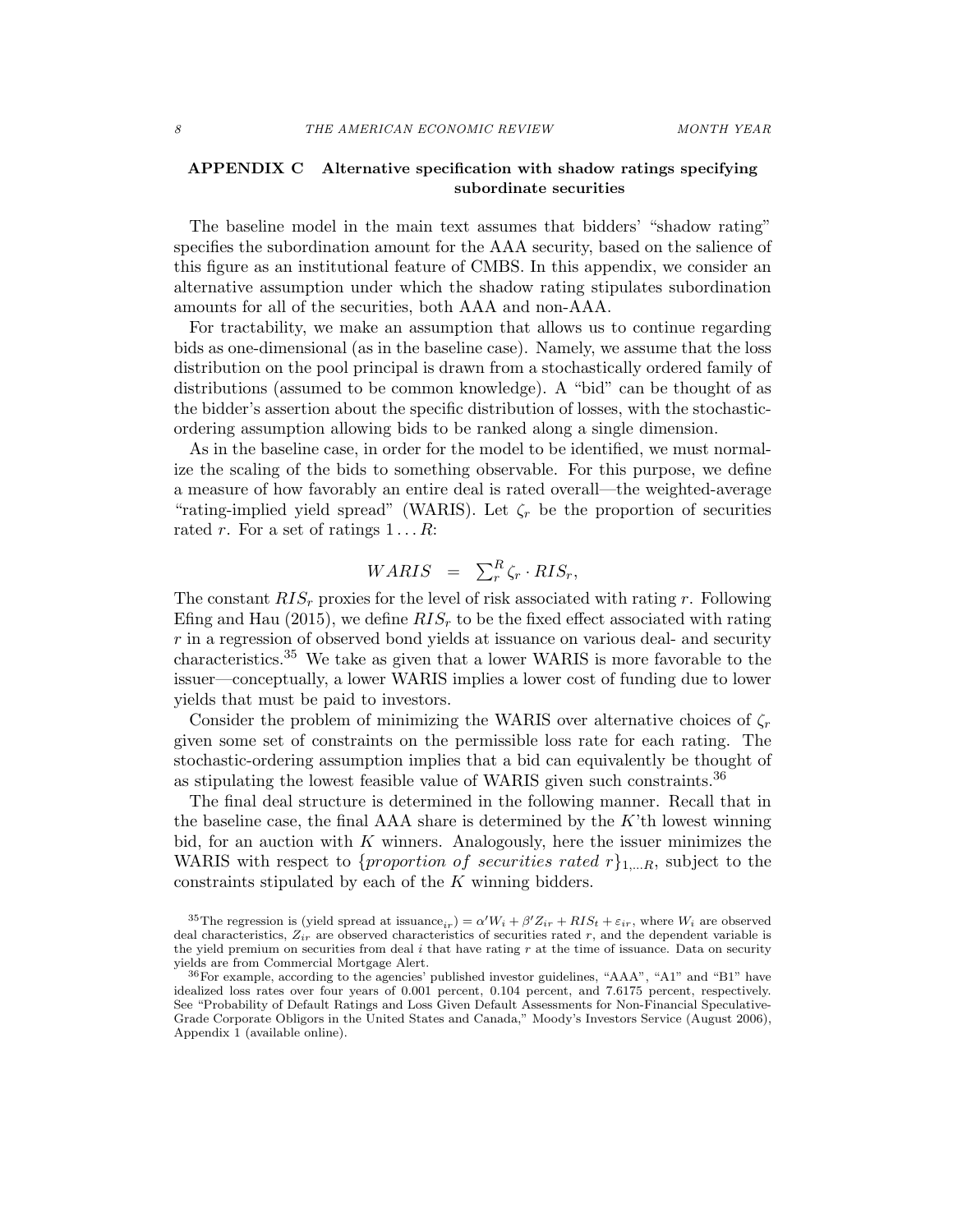*VOL. VOL NO. ISSUE RATINGS AGENCIES 9*

We can specify bounds on the bidders' actual bids, based on the observed ratings of the winning bidders. Let  $WARIS_{ij}^*$  denote the WARIS on deal *i* computed using bidder *j*'s observed ratings.<sup>37</sup> For convenience, we transform  $WARIS^*_{ij}$ by a known, monotone-decreasing, normalizing function  $q(\cdot)$ , in order to have a higher bid correspond to a more favorable outcome for the issuer (as in the baseline model).<sup>38</sup>

- Suppose, there is a single observed winner and, without loss of generality, let this be bidder 1. By the definition of a bid,  $b_{i1} \ge q(WARIS_{i1}^*)$ . Moreover, by the optimality of the issuer's behavior, this inequality must hold strictly:  $b_{i1} = q(WARI S_{i1}^*)$ . Otherwise, the issuer could structure the deal in a way that achieves a lower WARIS while still complying with bidder 1's requirements.
- Suppose there are two observed winners and, without loss of generality, let these be bidders 1 and 2. By the definition of a bid,  $b_{i1} \ge q(WARIS_{i1}^*)$ and  $b_{i2} \geq q(WARI S_{i2}^*)$ . Moreover, the optimality of the issuer's behavior implies that one of these inequalities must hold strictly: otherwise the issuer could structure the deal in a way that achieves a lower WARIS while still complying with both bidders' requirements. Also, bidder 3 not being a winner implies  $b_{i3} \leq \min\{b_{i1}, b_{i2}\}.$
- When all three agencies win, it must be the case that  $b_{i1} \geq q(WARIS_{i1}^*)$ ,  $b_{i2} \ge q(WARI S_{i2}^*)$ , and  $b_{i3} \ge q(WARI S_{i3}^*)$ . Almost surely, exactly one of these inequalities must also hold strictly.

We perform the first-step estimation by maximizing a likelihood function that is similar to expression (9), but conditioning on the observed values of  $WARIS^*_{ij}$ and the above inequalities, instead of the share of AAA.

The structural estimation is similar to the baseline case. First, for each auction *i* and each winning bidder *j*, we use bidder *j*'s optimality condition to solve for the belief that would rationalize bidder *i*'s bidding  $b_{ij}^*$ , which we denote by  $\xi_{ij}(b_{ij}^*, x_i, w_i, z_{ij}; \theta, \beta)$ . As in the baseline specification, we then compute moment conditions based on the expectation of the pivotal bidder's belief,  $\hat{u}_i^*$ , similar to Equation (10).

<sup>&</sup>lt;sup>37</sup>Note that, in general,  $WARIS^*_{ij} \neq WARIS^*_{ij}$ , for two bidders *j* and *j'*. This is the case due to the existence of "split ratings"—where the observed rating differs across rating agencies—for securities other than the AAA one.

<sup>&</sup>lt;sup>38</sup>We define  $q(.)$  it to be an affine transformation such that  $q(WARIS^*_{ij})$  has the same mean and standard deviation across deals *i* and bidders *j* as the observed AAA share  $b_i^*$ .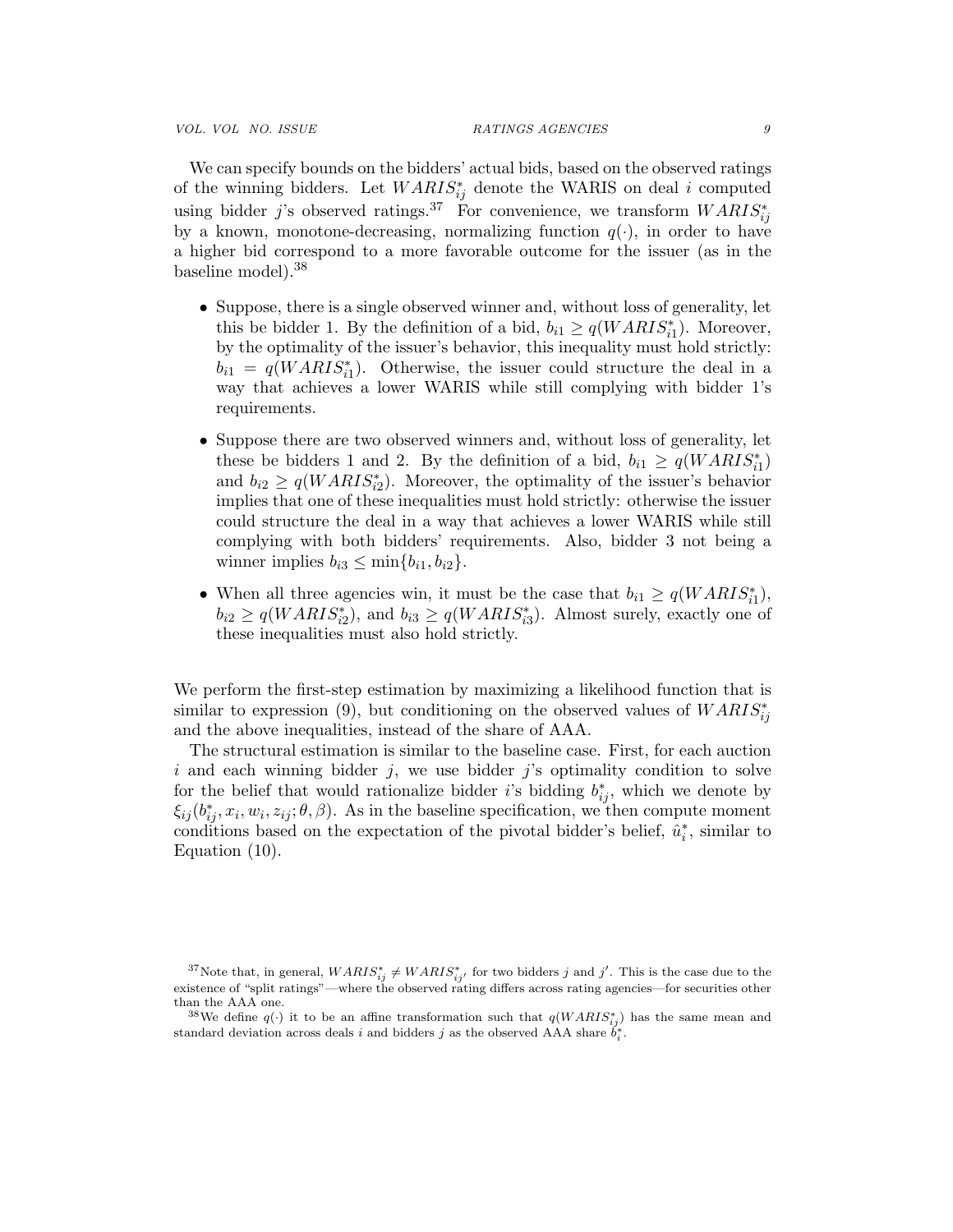### APPENDIX D Estimates for Additional Specifications

Tables D.1 and D.2 report the first-step estimates corresponding to the "Alternative Specification" reported in Table 3).

Tables D.3 and D.4 report the first-step estimates corresponding to the robustness check involving bids that specify the structure of both AAA and non-AAA securities, reported in Table 5.

Tables D.5 and D.6 report the post-estimation regressions of ex post deal outcomes on the ordinal distortion measure implied by the robustness checks in Sections VII.A and VII.B, respectively.

Tables D.7, D.8, and D.9 report the first-step and structural estimates for another specification in which we endogenize the number of winning bidders. To accomplish this, we modify the issuer's maximization (Equation 1) as follows<sup>39</sup>:

$$
\max_{d,K} \left[ \left( \min \left\{ B(d) : d \in \{0,1\}^J, \sum_{j=1}^J d_j = K \right\} \right) (1 + \kappa_2 \mathbb{1} \{ K > 1 \} + \kappa_3 \mathbb{1} \{ K = 3 \}) \right]
$$

The objective function from Equation 1 is in the first parenthesis. The term in the second parenthesis is new. This equation implies the issuer maximizes the pivotal bid times a function of how many ratings the issuer obtains. This modified specification captures the following tradeoff faced by the issuer. On the one hand, choosing fewer winners increases the AAA proportion, which equals the *K*'th highest bid when the issuer chooses *K* winners. On the other hand, investors may place a premium on deals with more ratings—either because they value corroborating opinions or because they are sophisticated and recognize issuers' incentive to ratings shop. We do not explicitly model investor demand, but rather, specify that the issuer's payoff depends in an exogenous way on the number of bids, with  $\kappa_2$  representing the premium for having two ratings versus only one, and  $\kappa_3$  representing the premium for having three ratings versus two.

In principle, the issuer's premia on having at least two ratings  $(\kappa_2)$  or three ratings  $(\kappa_3)$  are identified by the relative frequency of auctions for which there are one, two, or three winners, and can be estimated jointly with the remaining first-step parameters. However, because the  $z_{ij}$ 's for losing bidders are known only in distribution, we have only weak identification of  $\kappa_2$  and  $\kappa_3$  separately from the degree of correlation in the bids (determined by the first-step parameters  $\Omega$  and  $\{\gamma\}_{i=1,2,3}$ ).<sup>40</sup> Intuitively, both greater correlation in the bids (which compresses the various order statistics of the bid profile) and a greater issuer premium on having more ratings would tend to result in more winners being selected. To

<sup>&</sup>lt;sup>39</sup>This modification changes the relationship between an agency's bid and the probability of winning, which we account for in computing the expectation terms in the first-order condition (4).

<sup>&</sup>lt;sup>40</sup>The extent of correlation in the bids is determined by the covariance matrix  $\Omega$  and by the magnitude of the coecients for the bidder-deal-specific covariates relative to the magnitude of those for deal-specific covariates among the elements of the parameter vector  ${\gamma}_{j=1,2,3}$ .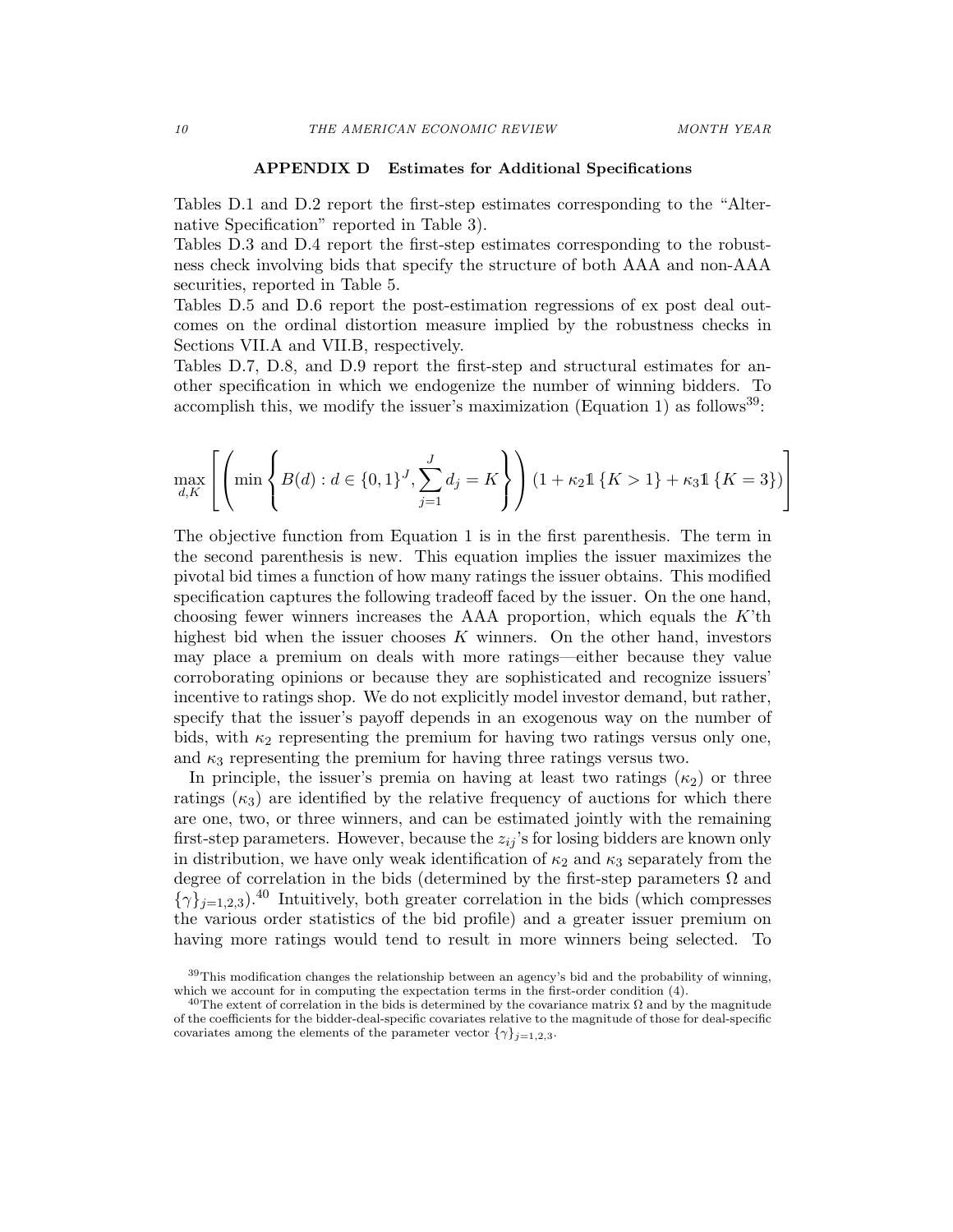finesse this issue, we do not attempt to estimate  $\kappa_2$  and  $\kappa_3$ . Rather, we fix their values at a level that is *higher* than seems reasonable (5 percent and 2.5 percent respectively)—which maximally alters the likelihood function for the remaining parameters, relative to the base specification in which the number of winners is exogenous. Therefore, if the number of winners were truly endogenous, the difference between these estimates and the base specification estimates would "bound" the impact of erroneously assuming an exogenous number of winners. In fact, we do not find any qualitative differences between the estimates that endogenize the number of winners and the base specification.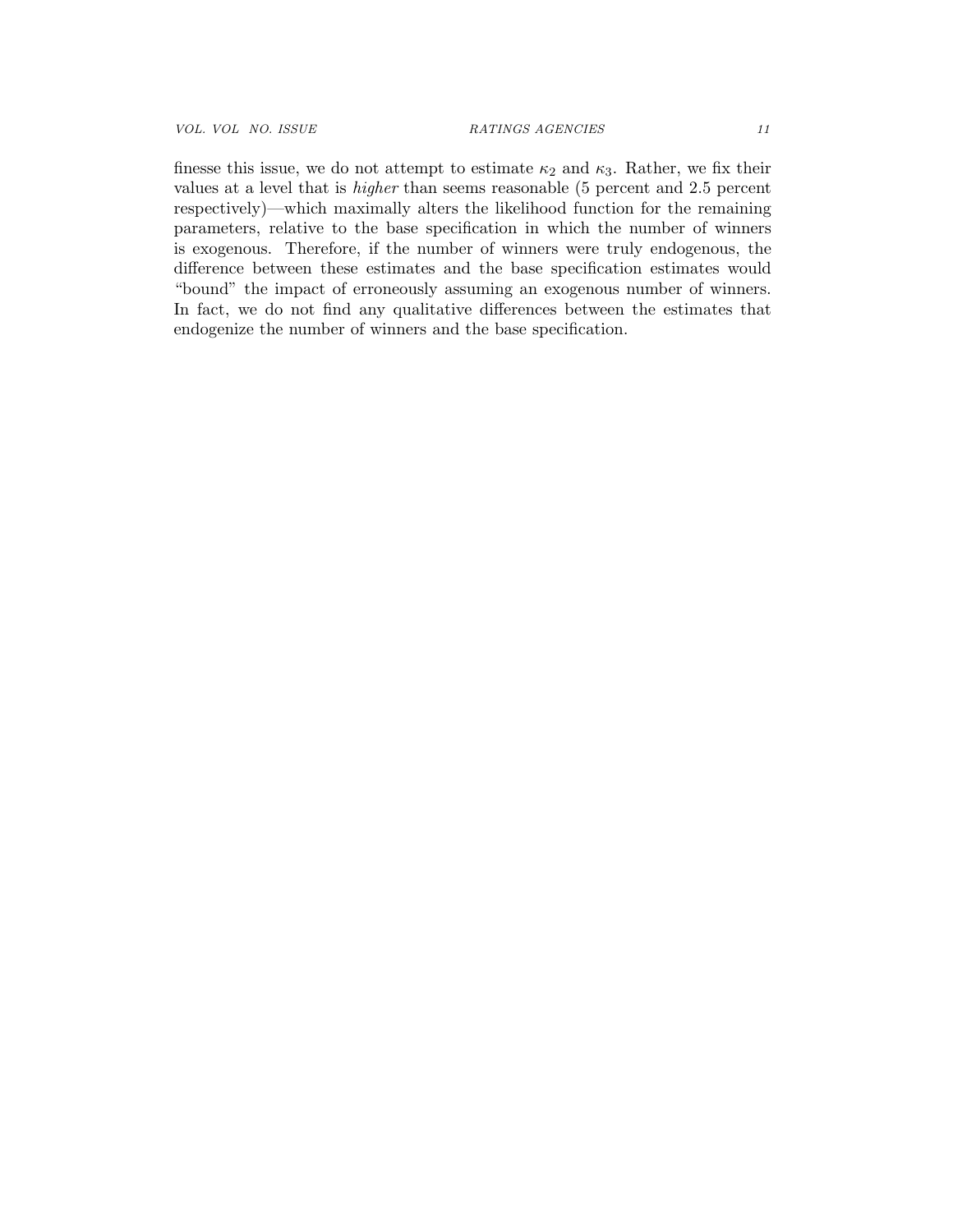Table D.1—First-step estimates (alternative specification): distribution of presale-report variables

|         |             | Means $(\mu_z)$ relative to sample means |            |                               |            |             |            |  |
|---------|-------------|------------------------------------------|------------|-------------------------------|------------|-------------|------------|--|
|         |             | $S\&P$                                   |            |                               | Moody's    |             | Fitch      |  |
|         |             | <b>DSCR</b>                              | <b>LTV</b> | <b>DSCR</b>                   | <b>LTV</b> | <b>DSCR</b> | <b>LTV</b> |  |
|         | Estimate    | 1.350                                    | 0.928      | 1.083                         | 0.885      | 1.288       | 0.861      |  |
|         | Std Error   | 0.043                                    | 0.007      | 0.025                         | 0.010      | 0.027       | 0.008      |  |
|         |             |                                          |            | Covariances $(\Omega_z)$      |            |             |            |  |
|         |             | S&P                                      |            |                               | Moody's    | Fitch       |            |  |
|         |             | <b>DSCR</b>                              | <b>LTV</b> | DSCR LTV                      |            | <b>DSCR</b> | <b>LTV</b> |  |
| S&P     | <b>DSCR</b> | 0.145                                    |            |                               |            |             |            |  |
|         | <b>LTV</b>  | $-0.008$                                 | 0.011      |                               |            |             |            |  |
| Moody's | <b>DSCR</b> | 0.013                                    | $-0.003$   | 0.091                         |            |             |            |  |
|         | <b>LTV</b>  | 0.005                                    | 0.011      | $-0.008$                      | 0.018      |             |            |  |
| Fitch   | <b>DSCR</b> | 0.069                                    | $-0.006$   | 0.042                         | $-0.002$   | 0.062       |            |  |
|         | <b>LTV</b>  | 0.004                                    | 0.011      | $-0.007$                      | 0.016      | $-0.004$    | 0.017      |  |
|         |             |                                          |            | Standard errors of covariance |            |             |            |  |
|         |             | $S\&P$                                   |            |                               | Moody's    | Fitch       |            |  |
|         |             | <b>DSCR</b>                              | <b>LTV</b> | DSCR LTV                      |            | <b>DSCR</b> | <b>LTV</b> |  |
| S&P     | <b>DSCR</b> | 0.007                                    |            |                               |            |             |            |  |
|         | <b>LTV</b>  | 0.004                                    | 0.001      |                               |            |             |            |  |
| Moody's | <b>DSCR</b> | 0.006                                    | 0.006      | 0.013                         |            |             |            |  |
|         | <b>LTV</b>  | 0.005                                    | 0.002      | 0.004                         | 0.002      |             |            |  |
| Fitch   | <b>DSCR</b> | 0.005                                    | 0.003      | 0.005                         | 0.003      | 0.003       |            |  |
|         | <b>LTV</b>  | 0.005                                    | 0.002      | 0.004                         | 0.002      | 0.003       | 0.002      |  |

Tables D.1 and D.2 report maximum likelihood estimates for the first-step parameters of the "Alternative Specification" (whose structural parameter estimates are in Table 3). All of the first-step parameters are jointly estimated but are reported in two separate tables due to space considerations. Table D.1 shows the estimated joint distribution of the weighted-average reunderwritten DSCR and LTV for each agency (at the deal-level), assuming joint normality.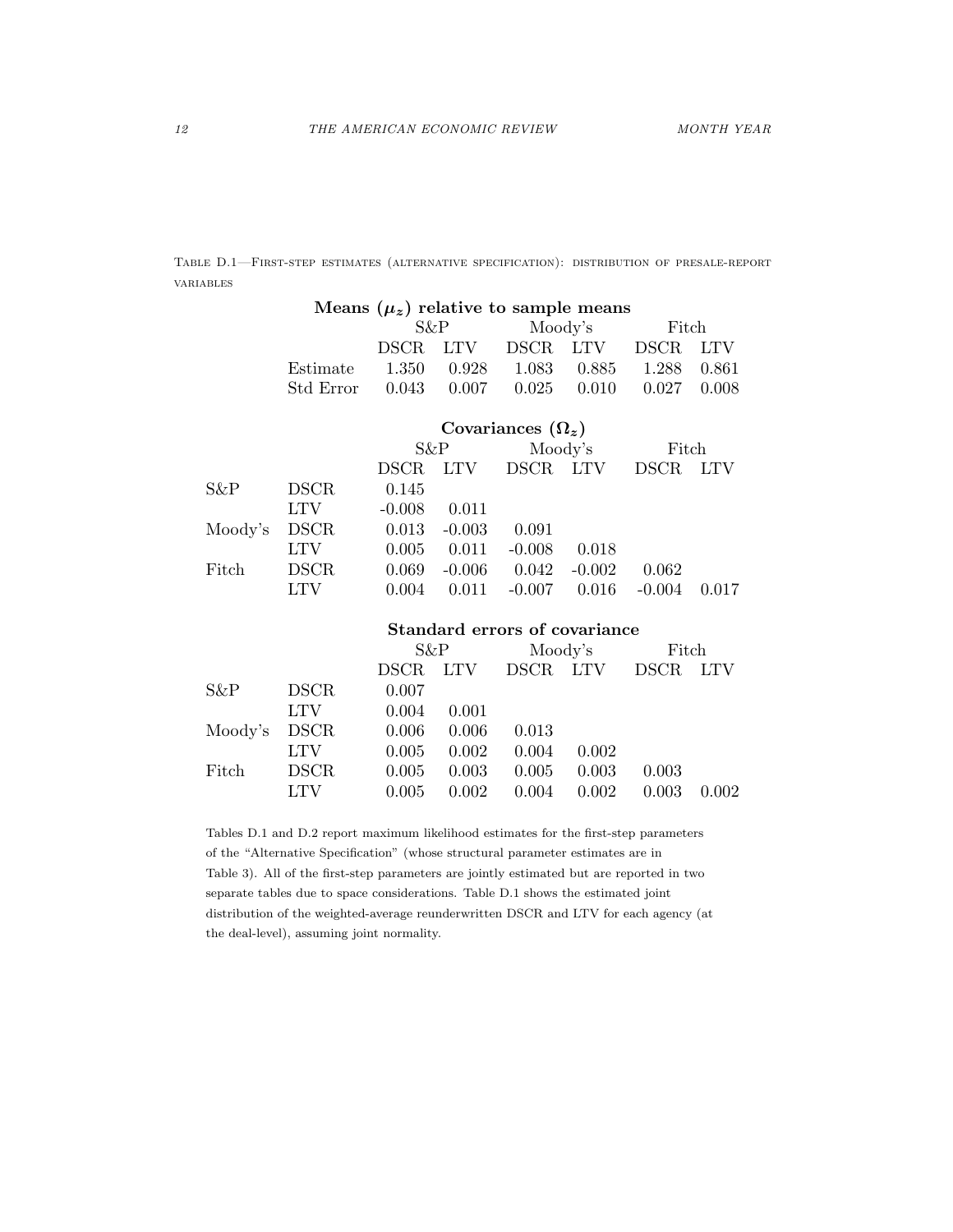Table D.2—First-step estimates (alternative specification): bid functions

| Bidder-deal-specific covariates    |          | (111)     |          |           |          |           |
|------------------------------------|----------|-----------|----------|-----------|----------|-----------|
|                                    |          | $S\&P$    | Moody's  |           | Fitch    |           |
|                                    | Estimate | Std Error | Estimate | Std Error | Estimate | Std Error |
| Bidder fixed effect                | 1.034    | 0.099     | 0.950    | 0.123     | 1.077    | 0.098     |
| Reunderwritten DSCR                | 0.222    | 0.078     | 0.499    | 0.091     | 0.007    | 0.045     |
| Reunderwritten LTV                 | $-0.207$ | 0.123     | 0.247    | 0.126     | $-0.267$ | 0.102     |
| Bidder produced no pre-sale report | 0.165    | 0.066     | 0.229    | 0.089     | 0.189    | 0.083     |
| Own share of last 10 deals by dif- | 0.032    | 0.046     | 0.076    | 0.068     | 0.028    | 0.040     |
| ferent bank                        |          |           |          |           |          |           |
| Avg. competitors' share of last 10 | 0.030    | 0.077     | 0.101    | 0.102     | $-0.064$ | 0.080     |
| deals by different bank            |          |           |          |           |          |           |
| Deal covariates                    |          |           |          |           |          |           |
|                                    | Estimate | Std Error |          |           |          |           |
| Balloon payment (wtd avg)          | $-0.303$ | 0.079     |          |           |          |           |
| Cross-collateralization (wtd avg)  | $-0.032$ | 0.037     |          |           |          |           |
| Deal size (total principal)        | 0.008    | 0.012     |          |           |          |           |
| Originator HHI                     | $-0.088$ | 0.032     |          |           |          |           |
| Property type HHI                  | $-0.383$ | 0.076     |          |           |          |           |
| Region HHI                         | $-0.134$ | 0.055     |          |           |          |           |
| 2001 vintage                       | 0.216    | 0.036     |          |           |          |           |
| 2002 vintage                       | 0.284    | 0.032     |          |           |          |           |
| 2003 vintage                       | 0.383    | 0.036     |          |           |          |           |
| 2004 vintage                       | 0.484    | 0.038     |          |           |          |           |
| 2005 vintage                       | 0.580    | 0.037     |          |           |          |           |
| 2006 vintage                       | 0.623    | 0.036     |          |           |          |           |
| 2007 vintage                       | 0.601    | 0.045     |          |           |          |           |
| $2010-2012$ vintages               | 0.254    | 0.047     |          |           |          |           |

## Sieve parameters  $({{\gamma_j}\}_{j=1,2,3})$

## Covariance of residual  $(\Omega)$ , point estimates

|         | S&P   | Moody's | Fitch |
|---------|-------|---------|-------|
| $S\&P$  | 0.020 |         |       |
| Moody's | 0.019 | 0.020   |       |
| Fitch   | 0.021 | 0.021   | 0.024 |

#### Standard errors of covariance of residual

|         | S&P   | Moody's | Fitch |
|---------|-------|---------|-------|
| $S\&P$  | 0.011 |         |       |
| Moody's | 0.008 | 0.012   |       |
| Fitch   | 0.013 | 0.012   | 0.026 |

*Note:* Tables D.1 and D.2 report maximum likelihood estimates for the first-step parameters of the "Alternative Specification" (whose structural parameter estimates are in Table 3). All of the first-step parameters are jointly estimated but are reported in two separate tables due to space considerations. Table D.2 shows the estimated equilibrium bidding behavior. The sieve parameters capture the effect of covariates on bidding behavior for individual agencies. The covariance parameters capture the joint distribution of the component of agencies' bids that is not explained by covariates.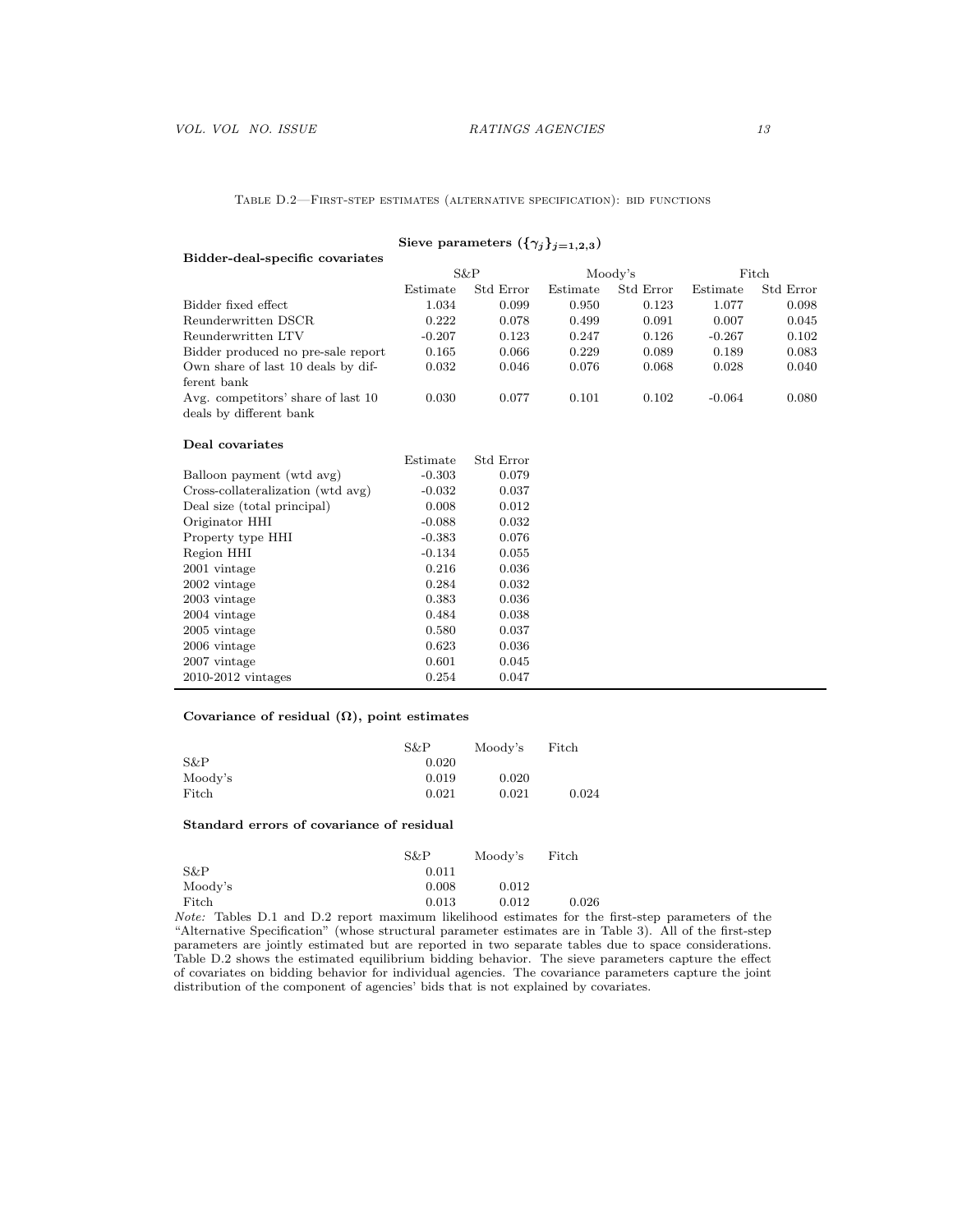Table D.3—First-step estimates for robustness check with bids specifying structure of both AAA and non-AAA securities: distribution of presale-report variables

|         |             |             |            | Means $(\mu_z)$ relative to sample means |          |             |            |  |
|---------|-------------|-------------|------------|------------------------------------------|----------|-------------|------------|--|
|         |             | S&P         |            |                                          | Moody's  |             | Fitch      |  |
|         |             | <b>DSCR</b> | LTV        |                                          | DSCR LTV | <b>DSCR</b> | <b>LTV</b> |  |
|         | Estimate    | 1.441       | 0.919      | 1.207                                    | 0.885    | 1.248       | 0.860      |  |
|         | Std Error   | 0.038       | 0.007      | 0.026                                    | 0.009    | 0.026       | 0.009      |  |
|         |             |             |            | Covariances $(\Omega_z)$                 |          |             |            |  |
|         |             | S&P         |            | Moody's                                  |          | Fitch       |            |  |
|         |             | <b>DSCR</b> | <b>LTV</b> |                                          | DSCR LTV | <b>DSCR</b> | <b>LTV</b> |  |
| S&P     | <b>DSCR</b> | 0.127       |            |                                          |          |             |            |  |
|         | <b>LTV</b>  | $-0.005$    | 0.011      |                                          |          |             |            |  |
| Moody's | <b>DSCR</b> | 0.051       | $-0.007$   | 0.076                                    |          |             |            |  |
|         | <b>LTV</b>  | 0.006       | 0.011      | $-0.008$                                 | 0.018    |             |            |  |
| Fitch   | <b>DSCR</b> | 0.067       | $-0.005$   | 0.045                                    | $-0.003$ | 0.062       |            |  |
|         | <b>LTV</b>  | 0.005       | 0.011      | $-0.008$                                 | 0.016    | $-0.004$    | 0.017      |  |
|         |             |             |            | Standard errors of covariance            |          |             |            |  |
|         |             | S&P         |            | Moody's                                  |          | Fitch       |            |  |
|         |             | <b>DSCR</b> | <b>LTV</b> |                                          | DSCR LTV | <b>DSCR</b> | <b>LTV</b> |  |
| S&P     | <b>DSCR</b> | 0.005       |            |                                          |          |             |            |  |
|         | <b>LTV</b>  | 0.003       | 0.001      |                                          |          |             |            |  |
| Moody's | <b>DSCR</b> | 0.004       | 0.002      | 0.008                                    |          |             |            |  |
|         | <b>LTV</b>  | 0.004       | 0.002      | 0.003                                    | 0.002    |             |            |  |
| Fitch   | <b>DSCR</b> | 0.005       | 0.003      | 0.005                                    | 0.003    | 0.003       |            |  |
|         | <b>LTV</b>  | 0.004       | 0.002      | 0.003                                    | 0.002    | 0.003       | 0.002      |  |

*Note:* Tables D.3 and D.4 report maximum likelihood estimates for the first-step parameters of the robustness check with bids specifying structure of both AAA and non-AAA securities: distribution of presale-report variables (whose structural parameter estimates are in Table 5). All of the first-step parameters are jointly estimated but are reported in two separate tables due to space considerations. Table D.3 shows the estimated joint distribution of the weighted-average reunderwritten DSCR and LTV for each agency (at the deal-level), assuming joint normality.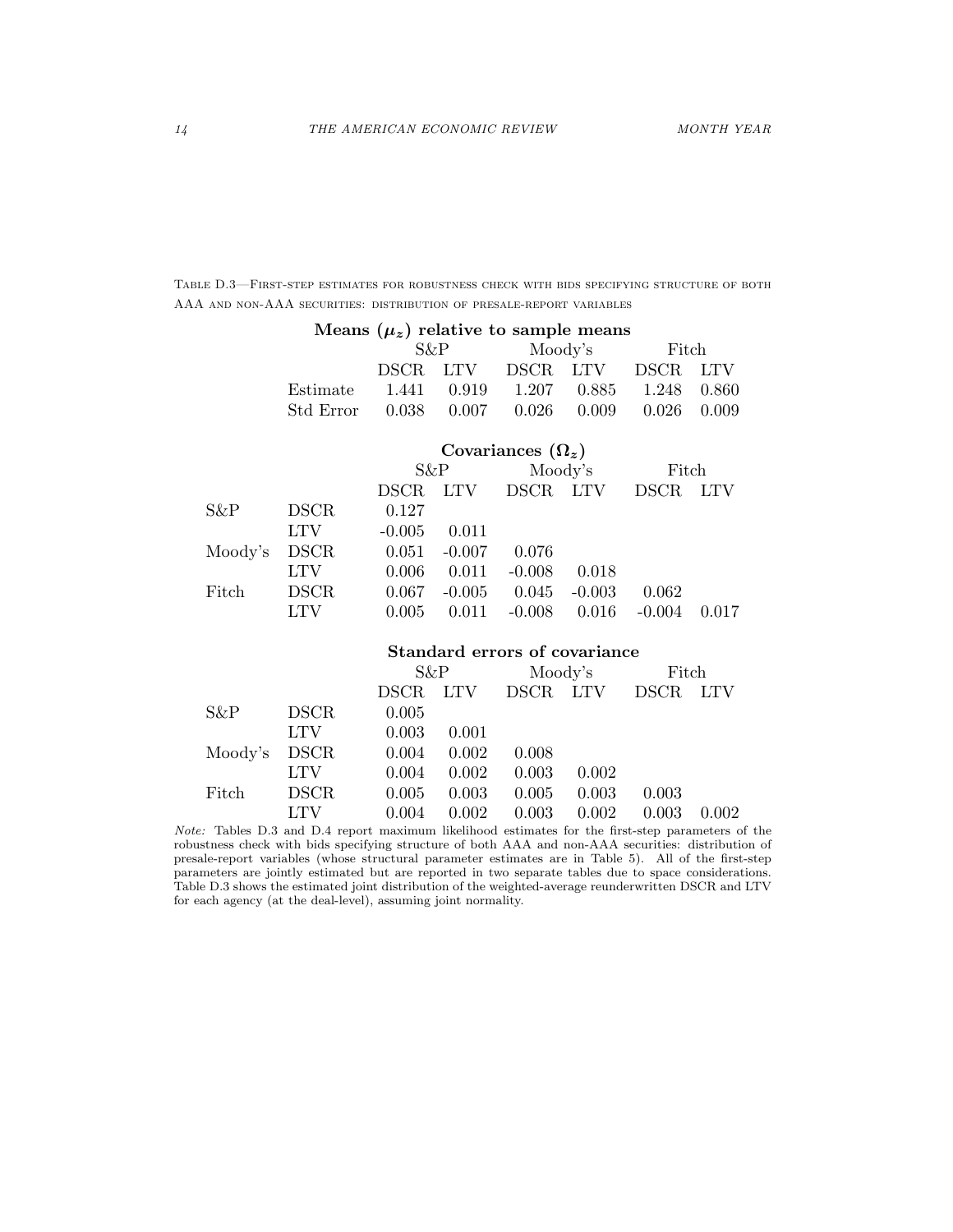Table D.4—First-step estimates for robustness check with bids specifying structure of both AAA and non-AAA securities: bid functions

| Sieve parameters $(\{\gamma_j\}_{j=1,2,3})$                   |          |           |          |           |          |           |  |
|---------------------------------------------------------------|----------|-----------|----------|-----------|----------|-----------|--|
| Bidder-deal-specific covariates                               |          |           |          |           |          |           |  |
|                                                               |          | S&P       | Moody's  |           | Fitch    |           |  |
|                                                               | Estimate | Std Error | Estimate | Std Error | Estimate | Std Error |  |
| Bidder fixed effect                                           | 1.349    | 0.083     | 1.377    | 0.077     | 1.376    | 0.086     |  |
| Reunderwritten DSCR                                           | 0.002    | 0.033     | 0.006    | 0.039     | 0.009    | 0.047     |  |
| Reunderwritten LTV                                            | $-0.045$ | 0.069     | $-0.016$ | 0.065     | $-0.034$ | 0.063     |  |
| Bidder produced no pre-sale report                            | 0.038    | 0.019     | 0.030    | 0.009     | 0.023    | 0.019     |  |
| Own share of last 10 deals                                    | 0.005    | 0.045     | $-0.035$ | 0.043     | $-0.026$ | 0.042     |  |
| Competitors' share of last 10 deals                           | $-0.079$ | 0.081     | $-0.091$ | 0.080     | $-0.073$ | 0.083     |  |
| Own share of last 3 deals by same<br>bank                     | 0.002    | 0.024     | 0.018    | 0.025     | 0.016    | 0.022     |  |
| Avg. competitors' share of last 10<br>deals by different bank | 0.041    | 0.046     | 0.033    | 0.044     | 0.014    | 0.042     |  |
| Deal covariates                                               |          |           |          |           |          |           |  |
|                                                               | Estimate | Std Error |          |           |          |           |  |
| Balloon payment (wtd avg)                                     | 0.006    | 0.060     |          |           |          |           |  |
| Cross-collateralization (wtd avg)                             | $-0.035$ | 0.020     |          |           |          |           |  |
| Deal size (total principal)                                   | $-0.015$ | 0.007     |          |           |          |           |  |
| Originator HHI                                                | $-0.068$ | 0.024     |          |           |          |           |  |
| Property type HHI                                             | 0.027    | 0.051     |          |           |          |           |  |
| Region HHI                                                    | $-0.032$ | 0.047     |          |           |          |           |  |
| 2001 vintage                                                  | 0.140    | 0.032     |          |           |          |           |  |
| 2002 vintage                                                  | 0.189    | 0.039     |          |           |          |           |  |
| 2003 vintage                                                  | 0.282    | 0.034     |          |           |          |           |  |
| 2004 vintage                                                  | 0.388    | 0.027     |          |           |          |           |  |
| 2005 vintage                                                  | 0.381    | 0.028     |          |           |          |           |  |
| 2006 vintage                                                  | 0.376    | 0.027     |          |           |          |           |  |
| 2007 vintage                                                  | 0.455    | 0.036     |          |           |          |           |  |
| 2010-2012 vintages                                            | 0.320    | 0.050     |          |           |          |           |  |

### Covariance of residual  $(\Omega)$ , point estimates

|         | S&P   | Moody's | Fitch |
|---------|-------|---------|-------|
| $S\&P$  | 0.021 |         |       |
| Moody's | 0.020 | 0.021   |       |
| Fitch   | 0.020 | 0.020   | 0.021 |

#### Standard errors of covariance of residual

|         | S&P   | Moody's | Fitch |
|---------|-------|---------|-------|
| S&P     | 0.019 |         |       |
| Moody's | 0.009 | 0.003   |       |
| Fitch   | 0.011 | 0.006   | 0.013 |

*Note:* Tables D.3 and D.4 report maximum likelihood estimates for the first-step parameters of the robustness check with bids specifying structure of both AAA and non-AAA securities: distribution of presale-report variables (whose structural parameter estimates are in Table 5). All of the first-step parameters are jointly estimated but are reported in two separate tables due to space considerations. Table D.4 shows the estimated joint distribution of the weighted-average reunderwritten DSCR and LTV for each agency (at the deal-level), assuming joint normality.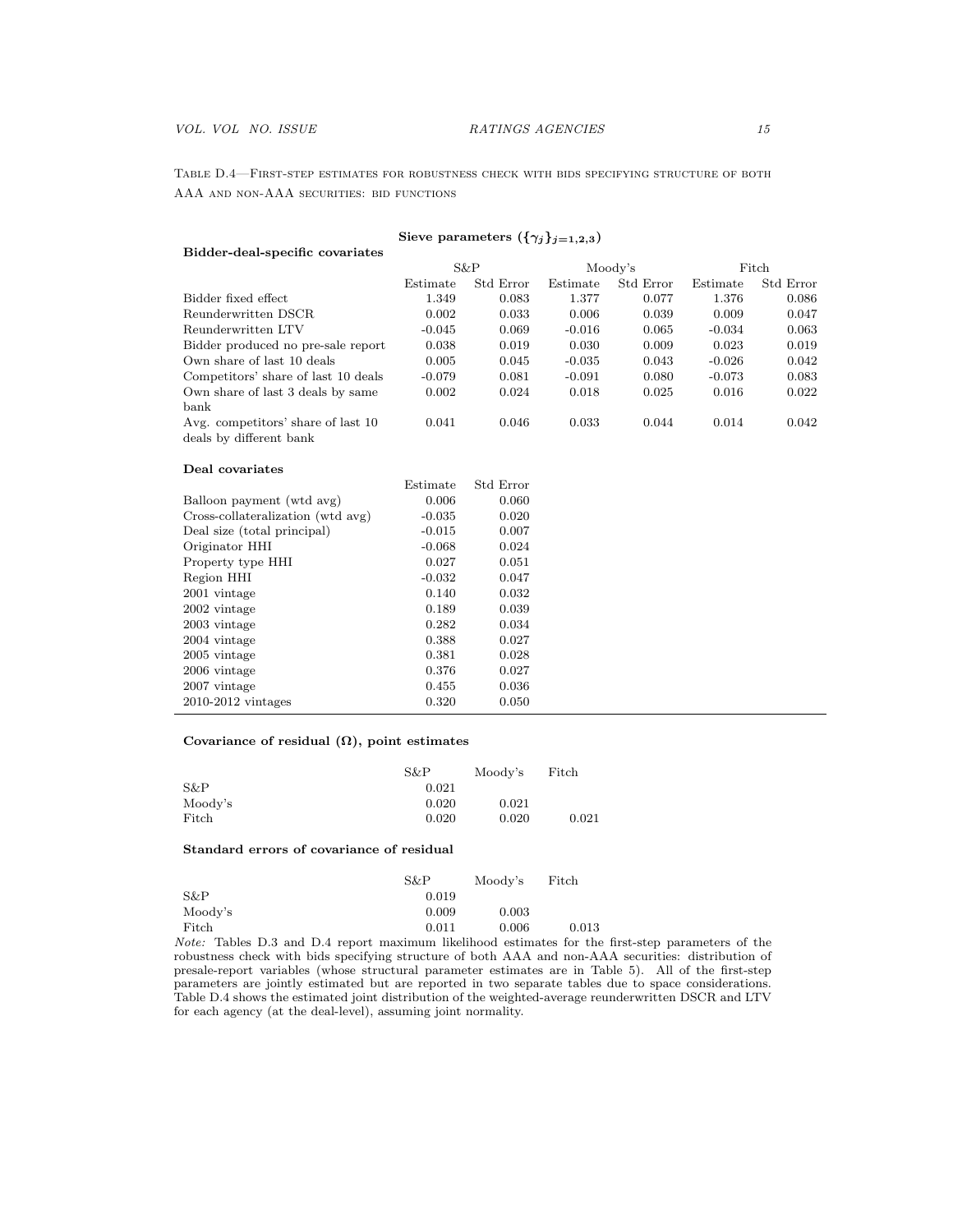Table D.5—Tobit regressions for ex post deal outcomes (principal losses and interest short- $FALL$ ) on distortion  $(\lambda_i)$  and control variables, for robustness check involving alternative bidder preferences (i.e., the uniform-"price" specification)

|                               |                    | Full sample of deals | Deals    | rated<br>by       |
|-------------------------------|--------------------|----------------------|----------|-------------------|
|                               |                    |                      |          | Moody's and S&P   |
|                               | Estimate           | Std. Error           | Estimate | Std. Error        |
| Distortion                    | 0.031              | 0.013                | 0.051    | 0.021             |
| Splines for AAA share         |                    | Included             |          | Included          |
| Deal rated by 3 agencies      | 0.0003             | 0.004                |          |                   |
| Deal rated by 1 agency        | $-0.022$           | 0.004                |          |                   |
| Constant                      | $-0.010$           | 0.014                | $-0.017$ | 0.022             |
| Square root of error variance | 0.026              | 0.003                | 0.020    | 0.001             |
| Observations                  | 579                |                      | 203      |                   |
|                               | Deals rated by S&P |                      | Deals    | rated<br>by       |
|                               | and Fitch          |                      |          | Moody's and Fitch |
| Distortion                    | 0.004              | 0.019                | 0.068    | 0.027             |
| Splines for AAA share         | Included           |                      |          | Included          |
| Constant                      | 0.014              | 0.033                | $-0.024$ | 0.042             |
| Square root of error variance | 0.031              | 0.006                | 0.026    | 0.004             |
| Observations                  | 147                |                      |          | 131               |

*Note:* Dependent variable is sum of principal loss and interest payment shortfalls on the deal's loan pool, as of the censoring date (September 2012), expressed as a share of the original pool principal. Letting  $\psi$ denote linear coefficients and  $\varepsilon$  a normal error, the assumed model is:

> dependent variable  $= \psi'(\text{covariates}) + \varepsilon \text{ if } \psi'(\text{covariates}) + \varepsilon > 0,$  $= 0$  otherwise.

⇤ Standard errors are bootstrapped and take into account estimation error in both the first step and in structural estimation.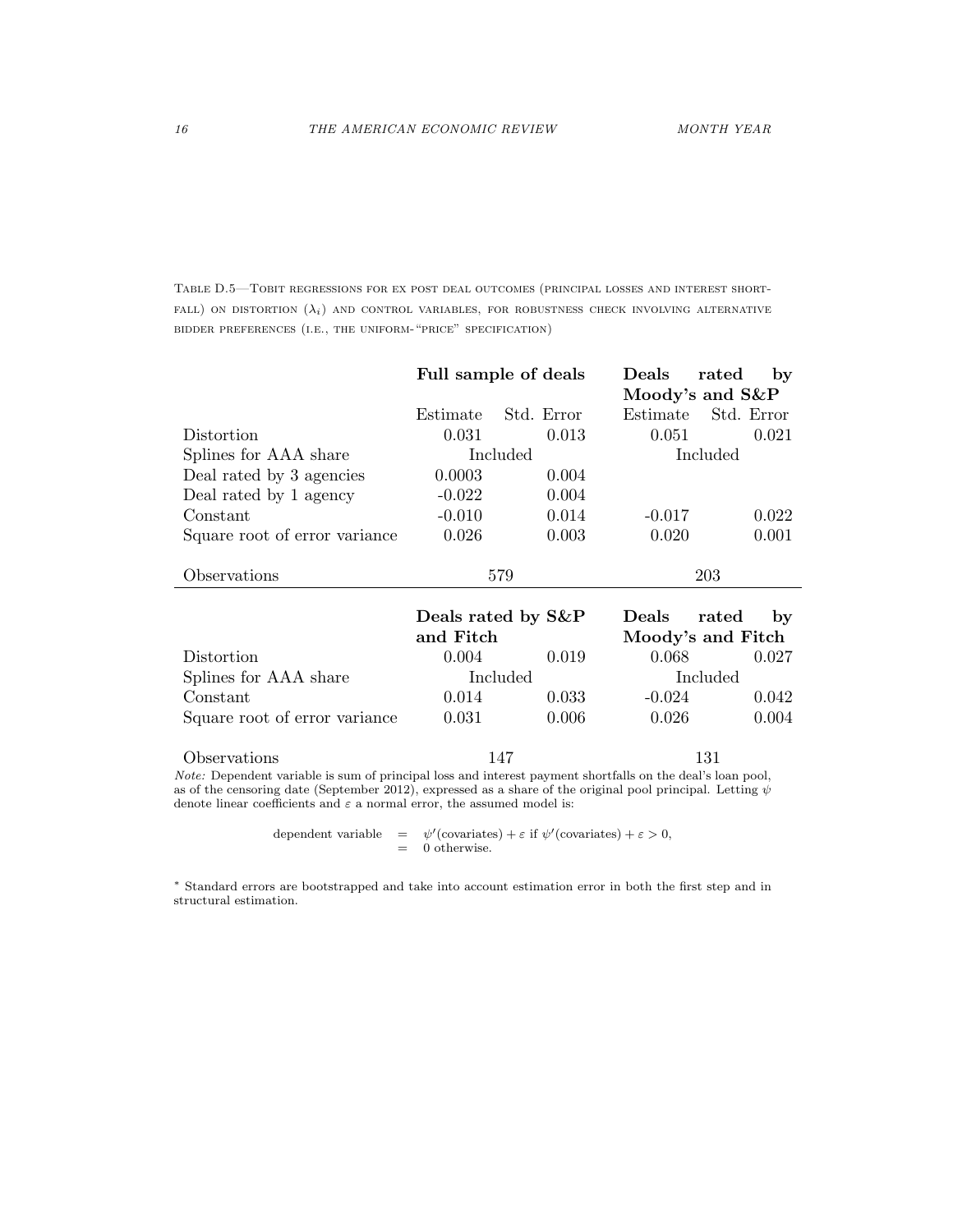Table D.6—Tobit regressions for ex post deal outcomes (principal losses and interest short- $FALL$ ) on distortion  $(\lambda_i)$  and control variables, for robustness check involving bids that specify the structure of non-AAA securities

|                               |                | Full sample of deals | Deals             | rated<br>by     |
|-------------------------------|----------------|----------------------|-------------------|-----------------|
|                               |                |                      |                   | Moody's and S&P |
|                               | Estimate       | Std. Error           | Estimate          | Std. Error      |
| Distortion                    | 0.001          | 0.002                | $-0.013$          | 0.004           |
| Splines for AAA share         |                | Included             |                   | Included        |
| Deal rated by 3 agencies      | $-0.0055$      | 0.002                |                   |                 |
| Deal rated by 1 agency        | $-0.025$       | 0.003                |                   |                 |
| Constant                      | 0.014          | 0.006                | 0.033             | 0.013           |
| Square root of error variance | 0.026          | 0.003                | 0.020             | 0.002           |
| Observations                  | 579            |                      | 203               |                 |
|                               | Deals rated by |                      | Deals             | rated<br>by     |
|                               | S&P and Fitch  |                      | Moody's and Fitch |                 |
| Distortion                    | 0.013          | 0.007                | 0.023             | 0.009           |
| Splines for AAA share         |                | Included             |                   | Included        |
| Constant                      | 0.018          | 0.034                | 0.013             | 0.011           |
| Square root of error variance | 0.031          | 0.007                | 0.026             | 0.003           |
| Observations                  | 147            |                      |                   | 131             |

*Note:* Dependent variable is sum of principal loss and interest payment shortfalls on the deal's loan pool, as of the censoring date (September 2012), expressed as a share of the original pool principal. Letting  $\psi$ denote linear coefficients and  $\varepsilon$  a normal error, the assumed model is:

> dependent variable  $= \psi'(\text{covariates}) + \varepsilon \text{ if } \psi'(\text{covariates}) + \varepsilon > 0,$  $= 0$  otherwise.

⇤ Standard errors are bootstrapped and take into account estimation error in both the first step and in structural estimation.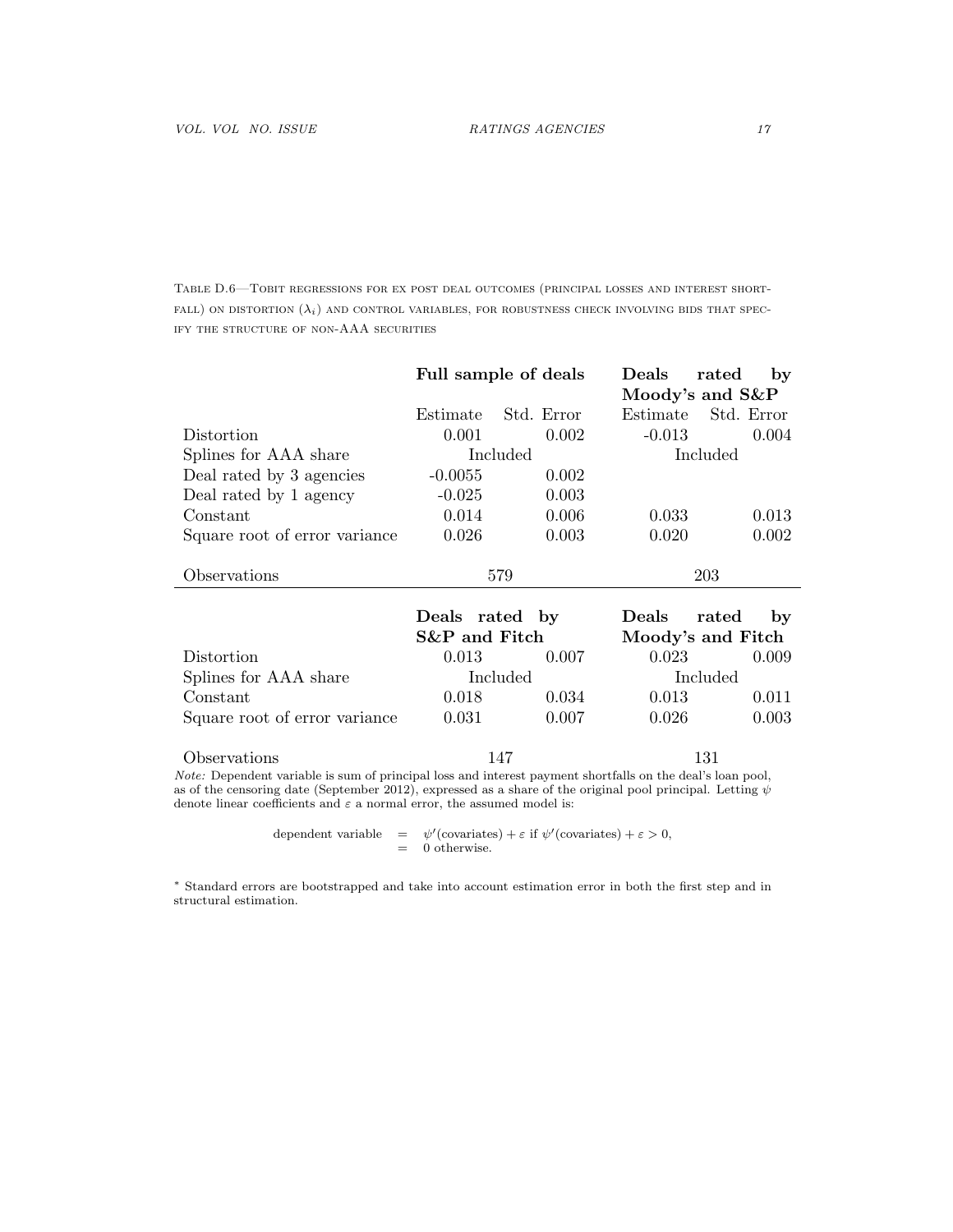Table D.7—First-step estimates (specification endogenizing number of winning bidders): distribution of presale-report variables

| Sieve parameters $(\{\gamma_j\}_{j=1,2,3})$                   |          |           |          |           |          |           |
|---------------------------------------------------------------|----------|-----------|----------|-----------|----------|-----------|
| Bidder-specific covariates                                    |          |           |          |           |          |           |
|                                                               |          | S&P       |          | Moody's   | Fitch    |           |
|                                                               | Estimate | Std Error | Estimate | Std Error | Estimate | Std Error |
| Bidder fixed effect                                           | 1.147    | 0.098     | 1.221    | 0.095     | 1.200    | 0.101     |
| Reunderwritten DSCR                                           | $-0.004$ | 0.033     | 0.027    | 0.038     | 0.044    | 0.043     |
| Reunderwritten LTV                                            | $-0.275$ | 0.083     | $-0.137$ | 0.074     | $-0.186$ | 0.072     |
| Bidder produced no pre-sale report                            | 0.069    | 0.016     | 0.066    | 0.010     | 0.048    | 0.028     |
| Own share of last 10 deals                                    | 0.050    | 0.048     | $-0.021$ | 0.046     | 0.010    | 0.048     |
| Competitors' share of last 10 deals                           | $-0.017$ | 0.089     | $-0.099$ | 0.091     | $-0.060$ | 0.098     |
| Own share of last 3 deals by same<br>bank                     | $-0.051$ | 0.027     | $-0.027$ | 0.029     | $-0.027$ | 0.026     |
| Avg. competitors' share of last 10<br>deals by different bank | $-0.050$ | 0.053     | $-0.047$ | 0.054     | $-0.079$ | 0.054     |
| Deal covariates                                               |          |           |          |           |          |           |
|                                                               | Estimate | Std Error |          |           |          |           |
| Balloon payment (wtd avg)                                     | $-0.330$ | 0.068     |          |           |          |           |
| Cross-collateralization (wtd avg)                             | $-0.072$ | 0.039     |          |           |          |           |
| Deal size (total principal)                                   | 0.008    | 0.011     |          |           |          |           |
| Originator HHI                                                | $-0.092$ | 0.030     |          |           |          |           |
| Property type HHI                                             | $-0.480$ | 0.063     |          |           |          |           |
| Region HHI                                                    | $-0.015$ | 0.044     |          |           |          |           |
| 2001 vintage                                                  | 0.212    | 0.030     |          |           |          |           |
| 2002 vintage                                                  | 0.291    | 0.027     |          |           |          |           |
| 2003 vintage                                                  | 0.405    | 0.032     |          |           |          |           |
| 2004 vintage                                                  | 0.487    | 0.035     |          |           |          |           |
| 2005 vintage                                                  | 0.578    | 0.033     |          |           |          |           |
| 2006 vintage                                                  | 0.613    | 0.030     |          |           |          |           |
| 2007 vintage                                                  | 0.592    | 0.039     |          |           |          |           |
| $2010-2012$ vintages                                          | 0.274    | 0.045     |          |           |          |           |

### Covariance of residual  $(\Omega)$ , point estimates

|         | S&P   | Moody's | Fitch |
|---------|-------|---------|-------|
| $S\&P$  | 0.021 |         |       |
| Moody's | 0.020 | 0.022   |       |
| Fitch   | 0.020 | 0.020   | 0.022 |

#### Standard errors of covariance of residual

|         | S&P   | Moody's | Fitch |
|---------|-------|---------|-------|
| S&P     | 0.021 |         |       |
| Moody's | 0.011 | 0.004   |       |
| Fitch   | 0.013 | 0.009   | 0.017 |

*Note:* Tables D.7 and D.8 report maximum likelihood estimates for the first-step parameters of the specification endogenizing the number of winning bidders (discussed earlier in this Appendix), fixing  $\kappa_2 = 0.05$  and  $\kappa_3 = 0.025$ . (Structural estimates are reported in Table D.9). All of the first-step parameters are jointly estimated but are reported in two separate tables due to space considerations. Table D.7 shows the estimated joint distribution of the weighted-average reunderwritten DSCR and LTV for each agency (at the deal-level), assuming joint normality.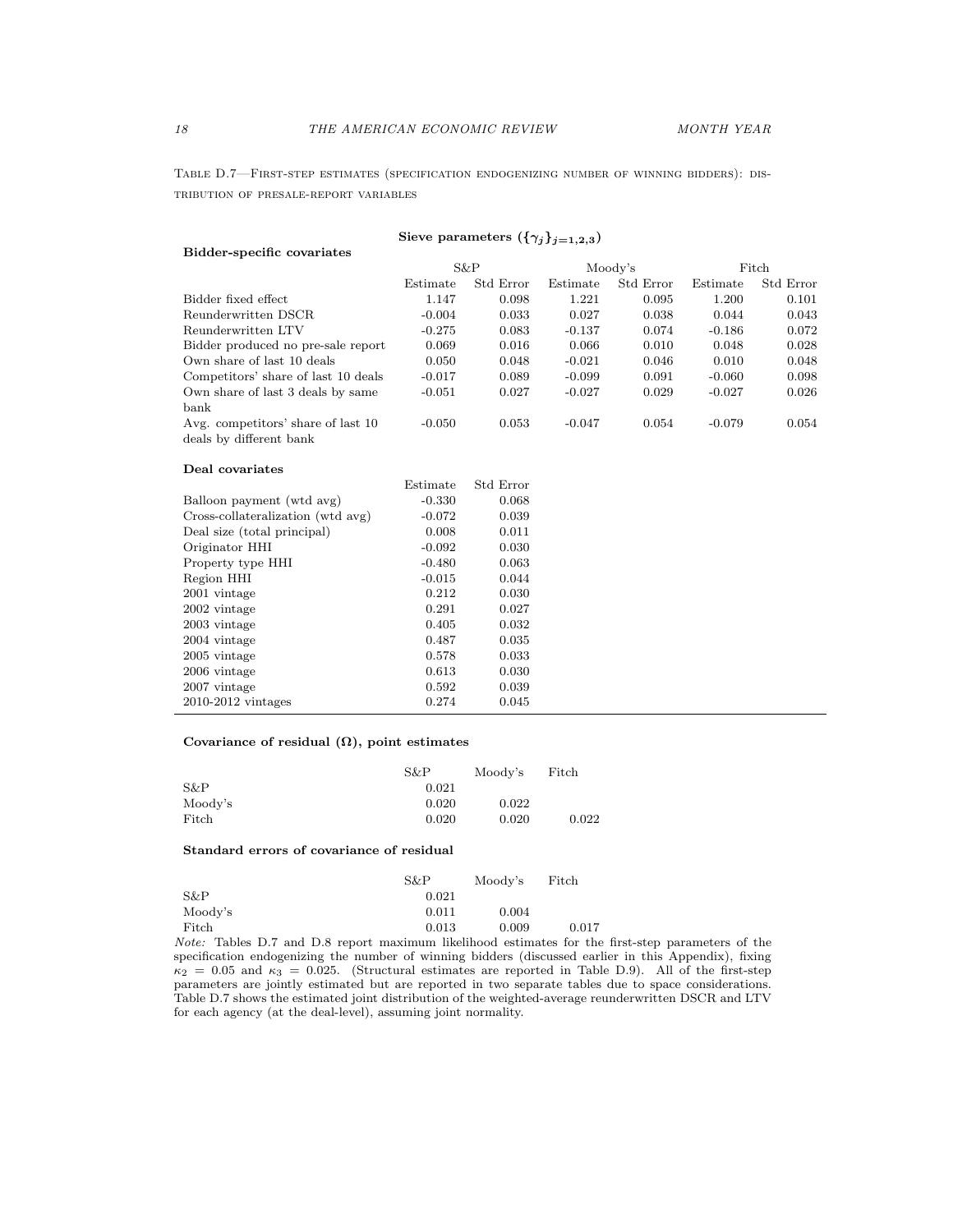Table D.8—First-step estimates (specification endogenizing number of winning bidders): bid **FUNCTIONS** 

# Sieve parameters  $({{\gamma}})_{j=1,2,3}$

### Bidder-specific covariates

|                                          | S&P       |           | Moody's   |           | Fitch     |           |
|------------------------------------------|-----------|-----------|-----------|-----------|-----------|-----------|
|                                          | Estimate  | Std error | Estimate  | Std error | Estimate  | Std error |
| Bidder fixed effect                      | 0.8410    | 0.1157    | 0.9212    | 0.1136    | 0.8985    | 0.1139    |
| Reunderwritten DSCR                      | $-0.0336$ | 0.0237    | 0.0167    | 0.0275    | 0.2781    | 0.0359    |
| Reunderwritten LTV                       | $-0.8494$ | 0.0605    | $-0.6242$ | 0.0499    | $-0.4438$ | 0.0496    |
| Bidder produced no pre-sale report       | $-0.0346$ | 0.0252    | 0.0065    | 0.0141    | $-0.0340$ | 0.0241    |
| Own share of last 10 deals               | 0.1728    | 0.0411    | 0.0489    | 0.0405    | 0.0717    | 0.0426    |
| Avg competitors' share of last 10 deals* | 0.1426    | 0.0714    | 0.0899    | 0.0740    | 0.1014    | 0.0807    |
| Own share of last 3 deals by same bank   | $-0.0330$ | 0.0293    | $-0.0083$ | 0.0301    | $-0.0167$ | 0.0291    |
| Avg. competitors' share of last 3        | $-0.0351$ | 0.0574    | $-0.0064$ | 0.0560    | $-0.0233$ | 0.0580    |
| deals by same bank*                      |           |           |           |           |           |           |
| Deal covariates                          |           |           |           |           |           |           |
|                                          | Estimate  | Std error |           |           |           |           |
| Balloon payment (wtd avg)                | $-0.3140$ | 0.0887    |           |           |           |           |
| Cross-collateralization (wtd avg)        | $-0.0927$ | 0.0445    |           |           |           |           |
| Deal size (total principal)              | 0.0301    | 0.0158    |           |           |           |           |
| Originator HHI                           | $-0.0748$ | 0.0384    |           |           |           |           |
| Property type HHI                        | $-0.4701$ | 0.0769    |           |           |           |           |
| Region HHI                               | $-0.1205$ | 0.0505    |           |           |           |           |
| 2001 vintage                             | 0.2347    | 0.0375    |           |           |           |           |
| 2002 vintage                             | 0.3191    | 0.0350    |           |           |           |           |
| 2003 vintage                             | 0.4037    | 0.0419    |           |           |           |           |
| 2004 vintage                             | 0.4987    | 0.0436    |           |           |           |           |
| 2005 vintage                             | 0.6018    | 0.0411    |           |           |           |           |
| 2006 vintage                             | 0.6566    | 0.0393    |           |           |           |           |
| 2007 vintage                             | 0.6696    | 0.0452    |           |           |           |           |
| 2010 vintage                             | 0.3587    | 0.0550    |           |           |           |           |
|                                          |           |           |           |           |           |           |

## Covariance of residual  $(Ω)$ , point estimates

|         | S&P    | Moody's                                   | Fitch  |
|---------|--------|-------------------------------------------|--------|
| S&P     | 0.0267 |                                           |        |
| Moody's | 0.0256 | 0.0271                                    |        |
| Fitch   | 0.0251 | 0.0253                                    | 0.0262 |
|         |        |                                           |        |
|         |        | Standard errors of covariance of residual |        |
|         | S&P    | Moody's                                   | Fitch  |
| S&P     | 0.0132 |                                           |        |
| Moody's | 0.0073 | 0.0099                                    |        |
| Fitch   | 0.0076 | 0.0064                                    | 0.0089 |

*Note:* Tables D.7 and D.8 report maximum likelihood estimates for the first-step parameters of the specification endogenizing the number of winning bidders (discussed earlier in this Appendix), fixing  $\kappa_2 = 0.05$  and  $\kappa_3 = 0.025$ . (Structural estimates are reported in Table D.9). All of the first-step parameters are jointly estimated but are reported in two separate tables due to space considerations. Table D.8 shows the estimated equilibrium bidding behavior. The sieve parameters capture the effect of covariates on bidding behavior for individual agencies. The covariance parameters capture the joint distribution of the component of agencies' bids that is not explained by covariates.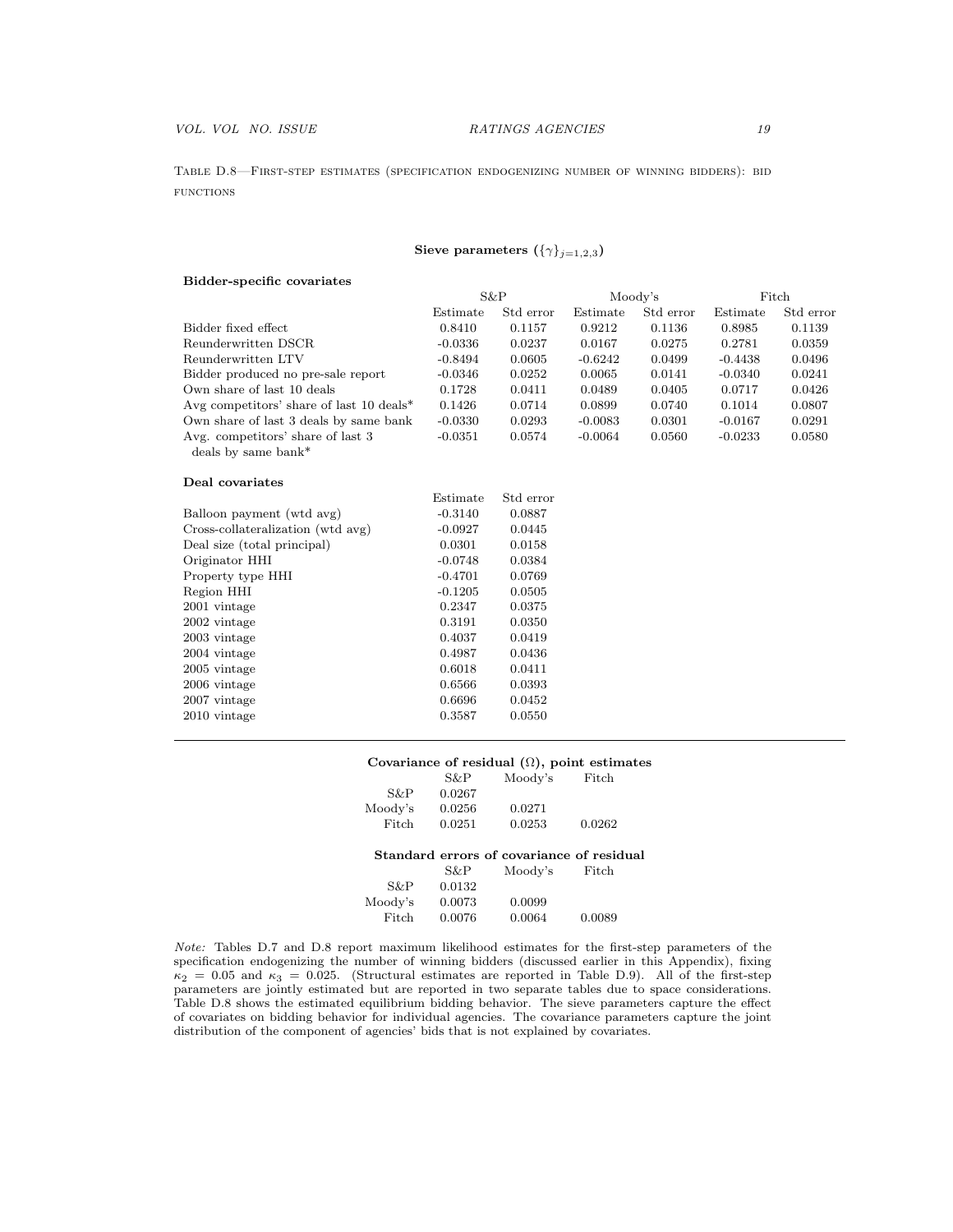| TABLE D.9—STRUCTURAL ESTIMATES (SPECIFICATION ENDOGENIZING NUMBER OF WINNING BIDDERS) |  |  |
|---------------------------------------------------------------------------------------|--|--|
|---------------------------------------------------------------------------------------|--|--|

# Bidder-specific covariates, commonly observed  $(\beta_1)$

|                                          | Estimate Std. Err. |       |
|------------------------------------------|--------------------|-------|
| Own share of last 10 deals               | 0.317              | 0.480 |
| Avg. competitors' share of last 10 deals | 1.028              | 0.939 |
| Own share of last 3 deals by same bank   | 0.201              | 0.429 |
| Avg. competitors' share of last 3 deals  | $-0.310$           | 0.493 |
| by same bank                             |                    |       |

# Deal covariates  $(\beta_2)$

| 0.596<br>1.074    | Constant                          |
|-------------------|-----------------------------------|
| $-0.699$<br>0.446 | Balloon payment (wtd avg)         |
| $-0.052$<br>0.063 | Cross-collateralization (wtd avg) |
| 0.013<br>0.010    | Deal size (total principal)       |
| 0.051<br>$-0.138$ | Originator HHI                    |
| $-0.591$<br>0.341 | Property type HHI                 |
| 0.081<br>0.143    | Region HHI                        |
| 0.253<br>0.055    | 2001 vintage                      |
| 0.069<br>0.381    | 2002 vintage                      |
| 0.054<br>0.461    | 2003 vintage                      |
| 0.591<br>0.053    | 2004 vintage                      |
| 0.602<br>0.060    | 2005 vintage                      |
| 0.052<br>0.664    | 2006 vintage                      |
| 0.092<br>0.572    | 2007 vintage                      |
| 0.180<br>0.540    | $2010-2012$ vintages              |
|                   |                                   |

# Bidder-specific covariates, private information  $(\beta_3)$

| Reunderwritten DSCR                |       |                                 | 0.034    | 0.160 |
|------------------------------------|-------|---------------------------------|----------|-------|
| Reunderwritten LTV                 |       |                                 | $-0.070$ | 0.288 |
| Bidder produced no pre-sale report |       |                                 | 0.003    | 0.172 |
|                                    |       | Covariance of residual $u_{ij}$ |          |       |
|                                    |       | S&P Moody's Fitch               |          |       |
| S&P-                               | 0.122 |                                 |          |       |
|                                    |       | Moody's $0.094$ 0.139           |          |       |
| Fitch                              |       | $0.092$ $0.110$                 | 0.129    |       |
|                                    |       | Number of observations: 578     |          |       |

*Note:* Table shows structural estimates for specification endogenizing the number of winning bidders (discussed earlier in this Appendix), fixing  $\kappa_2 = 0.05$  and  $\kappa_3 = 0.025$ . The distribution of the residual *uij* is computed by simulating the distribution of beliefs for the full set of bidders and netting out the effects of the covariates. First-step estimates corresponding to the specification reported in this table are in Tables D.7 and D.8.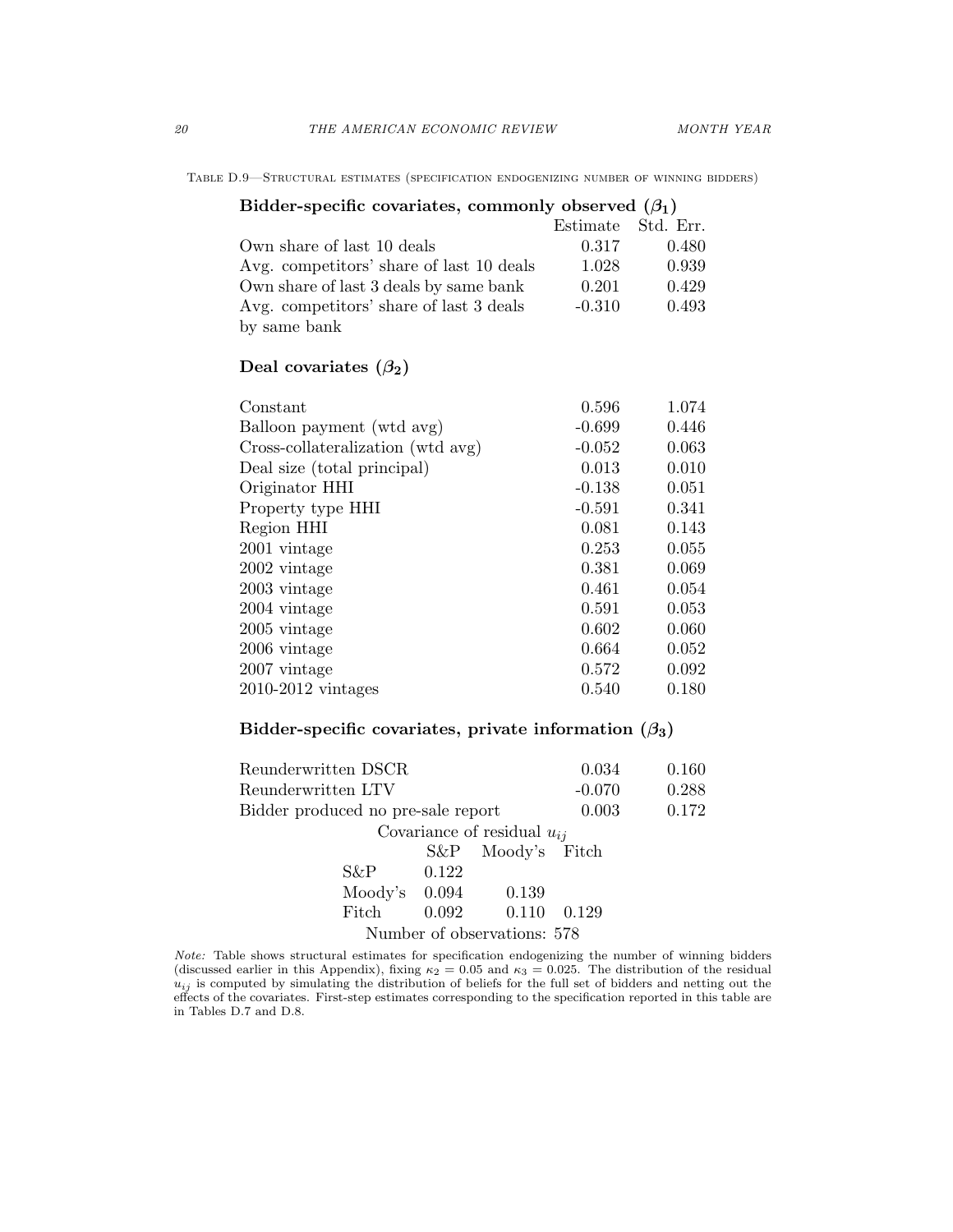### APPENDIX E Solving for Counterfactual Equilibrium of Bidding Game

### *Existence of Pure Strategy Bayesian Nash Equilibrium*

In this Appendix, we argue that a pure-strategy Bayesian Nash Equilibrium (PSNE) exists for the bidding game described in the model. If the possible set of actions were discrete (e.g., if bidders could bid only in increments of  $(0.01)$ , the existence of a PSNE would be guaranteed so long as the game satisfies the Single-Crossing Condition (SCC) and certain other regularity conditions (see Definition 3 and Theorem 1 in Athey, 2001). The SCC can easily be shown to hold in our setup, and stipulates that, for each player  $j = 1, \ldots, J$ , whenever every opponent  $j' \neq j$  uses a strategy that is nondecreasing in its type, player *j*'s objective function satisfies the *single crossing property of incremental returns* in  $(b_{ij}, t_{ij})$ . Because the objective function  $\pi_{ij}(t_{ij}, b_i)$  is differentiable, it suffices to observe that  $\frac{\partial \pi_{ij}(t_{ij},b_i)}{\partial t_{ij}\partial b_{ij}} > 0.$ 

In the case of continuous actions, existence of a PSNE could be shown constructively by taking the limit of the finite-action equilibrium for successively finer action sets *if* the limit of this series were guaranteed to be an equilibrium of the continuous game. A complication arises in bidding games, such as in our setup, because the outcome (namely, the set of winners) is discontinuous in the actions. However, this problem goes away if, in the limit as the action becomes successively finer, "mass points" do not arise and the payoffs are continuous. The conditions for this to hold are discussed in Theorem 6 of Athey (2001), and are either standard or hold trivially in the current setting by virtue of the assumption of private values.

### *Solution method*

The solution method falls under the general approach of mathematical programming with equilibrium constraints (MPEC). Let  $\varphi_{ij}(b_{ij}) = b_{ij}$  denote the inverse bid function for bidder *j* in auction *i* (we assume a bidder's bid function is monotone and thus invertible). Following Hubbard and Paarsch (2009) and Bajari (2001), we approximate *j*'s inverse bid function  $\varphi_{ij}(b_{ij})$  by  $\psi'_{ij} f(b_{ij})$ , where  $f(\cdot)$  is a family of basis functions (which we choose to be Chebyshev polynomials). Solving for the PSNE entails finding coefficients  $\{\psi_{ij}\}\$ for bidders  $j = 1, \ldots J$  that best fit a set of equilibrium conditions, evaluated on a set of grid points over the domain of possible bids. For all grid points  $b$  and  $b'$ , the imposed equilibrium conditions are as follows:

- Monotonicity:  $b' > b \Leftrightarrow \psi'_{ij} f(b') > \psi'_{ij} f(b)$ .
- Optimality: setting  $b_{ij} = b$  and  $\tilde{b}_{ij} = \psi'_{ij} f(b)$  satisfies bidder *j*'s first-order condition (4).